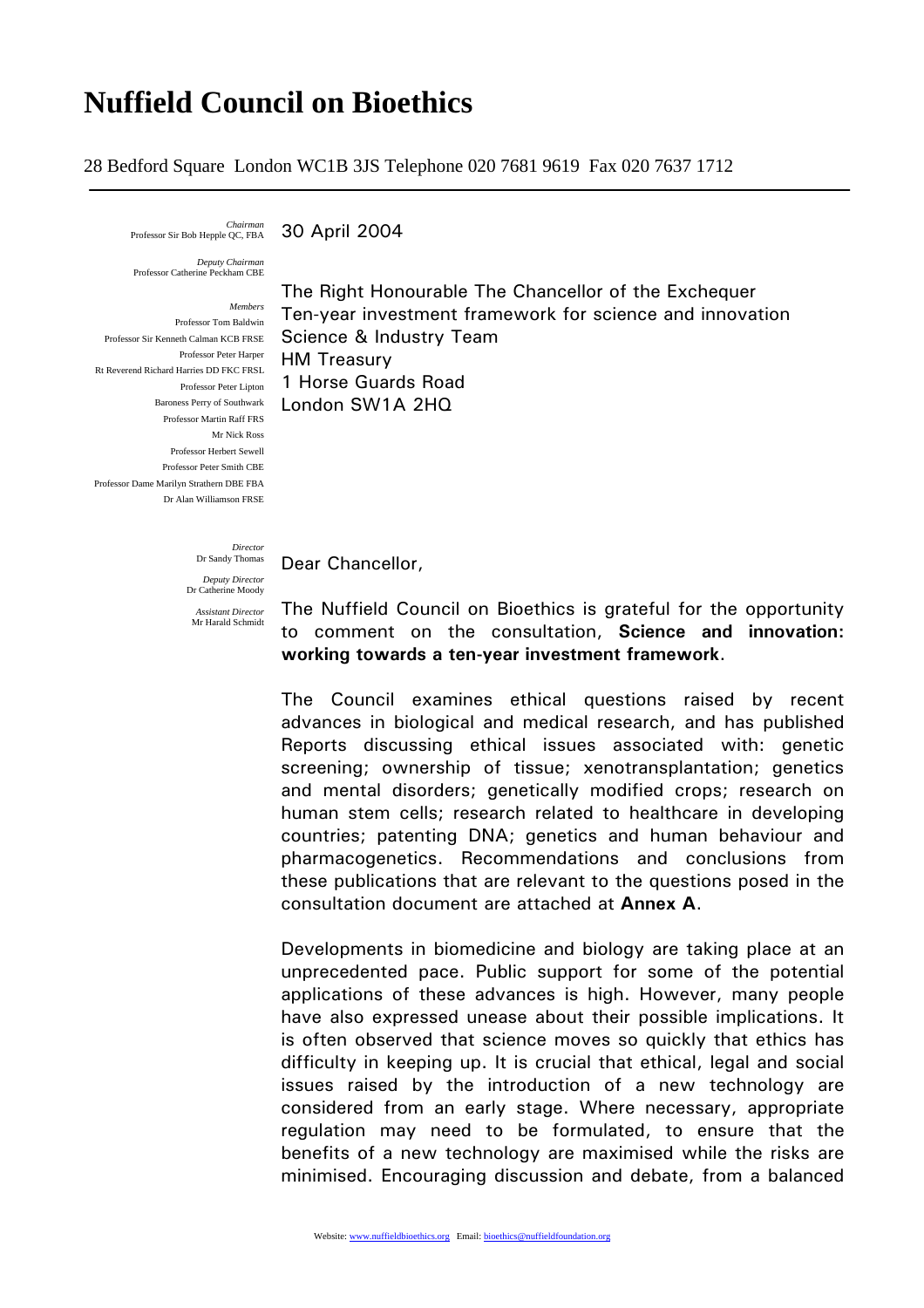and informed position, should help the public to regain trust in science and technology.

The Council aims to consider developments before problems arise, providing independent and timely guidance for policymakers and legislators. We therefore welcome the publication of this consultation.

Yours sincerely

Sandy Thomas

Dr Sandy Thomas **Director**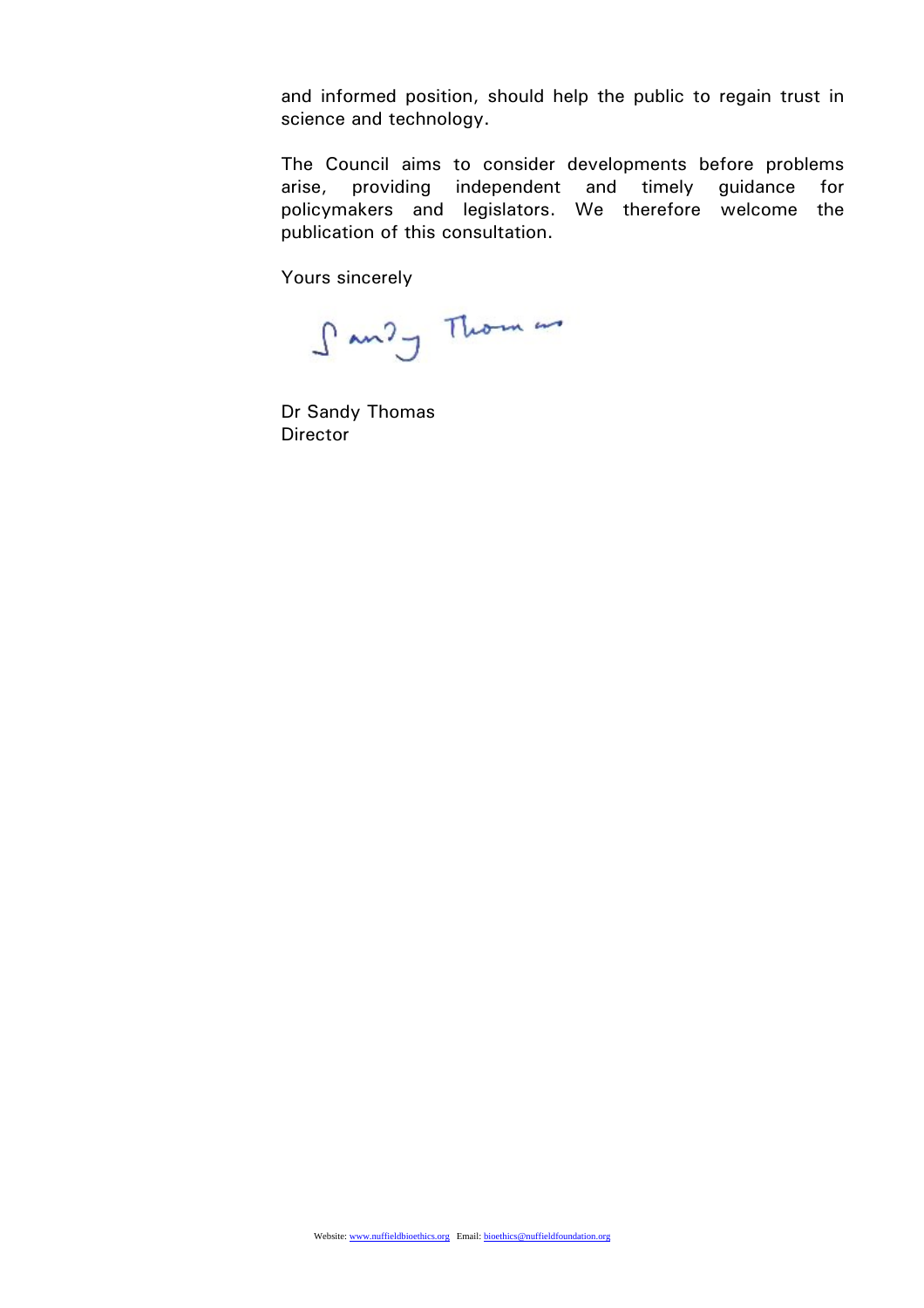## **Science and Innovation: working towards a ten year investment framework**

### **A response from the Nuffield Council on Bioethics**

*Q4: In order to inform decisions on the future investment framework, and building on the Research Councils' extensive consultations with stakeholders, in what areas are there opportunities for the UK research base to excel and contribute to the economy and society, which might form the basis of future strategic research programmes over the next ten years?* 

The Nuffield Council welcomes the inclusion of research using stem cells and programmes to enhance genomics and proteomics on the list of priorities for future investment.

While the Council is not able to comment specifically on opportunities for the UK research base to excel and contribute to the economy over the next ten years, there are a number of areas the Council has identified where further research should be encouraged. These include:

#### *Pharmacogenetics: ethical issues (2003)*

 Pharmacogenetics could be used to improve the prescribing of existing medicines, whether by reducing the incidence of adverse reactions, or by restricting prescription to those patients likely to benefit… In some cases, the development of a test could make a significant contribution to improving the prescription of existing medicines. It is not clear that the private sector will be motivated to pursue pharmacogenetic research in relation to medicines not covered by patent protection. **We therefore recommend that efforts should be made to encourage pharmacogenetic research on existing medicines, where there is reason to believe that such research could significantly improve efficacy or safety. Funding and support should be made available within the public sector and public–private partnerships encouraged.** We welcome the recent announcement by the Department of Health that £4 million will be directed towards research in pharmacogenetics over the next three years (paragraph 3.26).

#### *Genetics and human behaviour: the ethical context (2002)*

 **We take the view that research in behavioural genetics has the potential to advance our understanding of human behaviour and that the research can therefore be justified. However, we note that it is important that those who fund research in this area should continue to fund research of a high calibre, should be transparent about their funding practices and should be aware of the potential for the abuse and misinterpretation of results. In addition, we**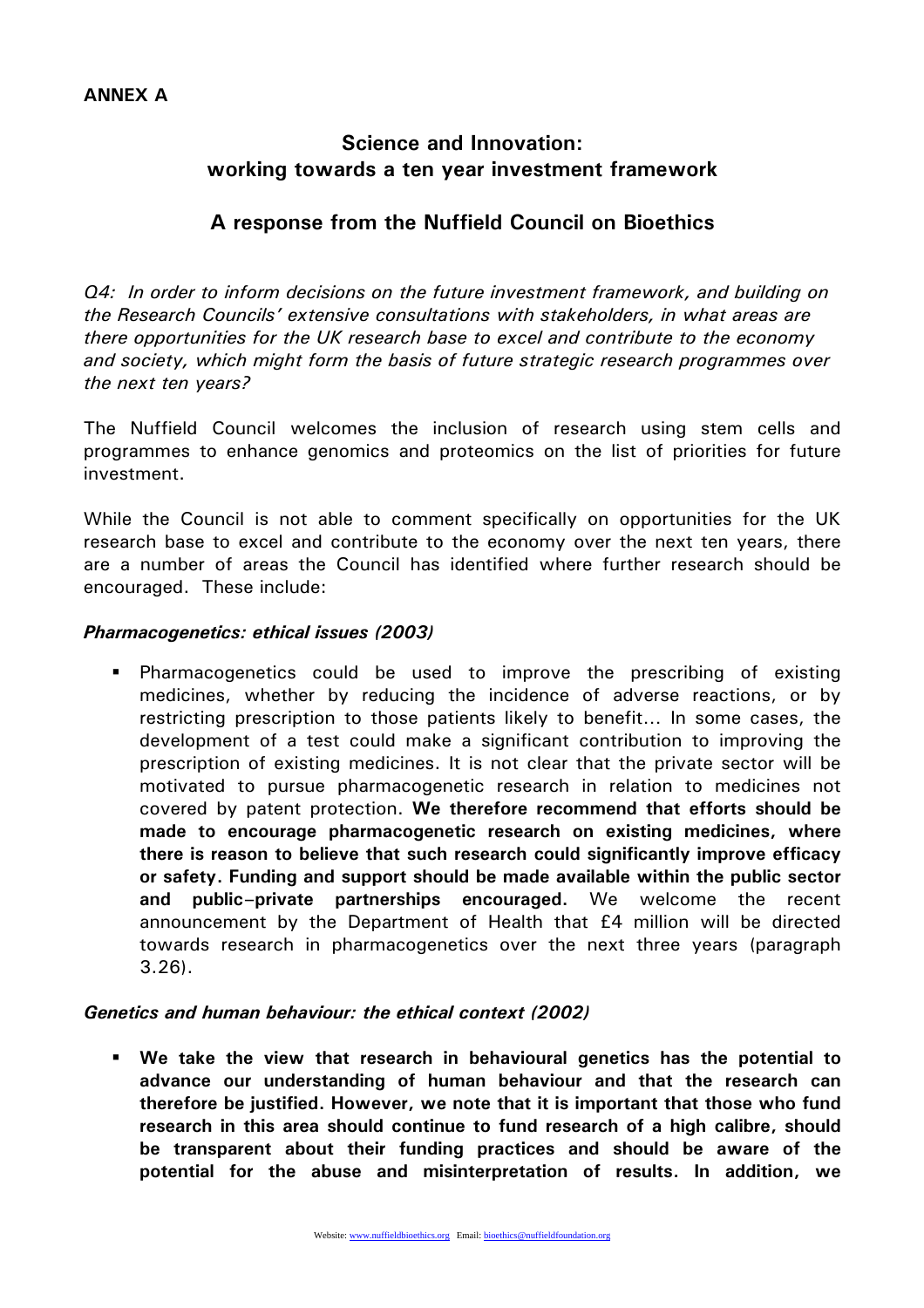**recommend that research sponsors who intend to focus strategic funding in this area should pay careful attention to public concerns about the research and its applications** (paragraph 11.17).

#### *Mental disorders and genetics: the ethical context (1998)*

 Despite considerable effort to date, genetic research has so far yielded little practical help in limiting the suffering of those with mental disorder… There seems little doubt that, over the next ten years, susceptibility loci will be identified and some of these will hold up to robust scientific scrutiny. These discoveries will certainly improve understanding of the causes of mental disorder, probably more by small incremental steps than major revolutions. **The full potential of these discoveries can only be realized if accompanied by a wellintegrated and rigorous research programme covering social, developmental and other biological approaches to the understanding of mental disorder** (Paragraph 3.26)**.** 

*Q12: What should the role of Government be in improving the interaction between science and society? Are there areas where Government could improve the promotion of science in society? How can we improve public confidence in the Government's use of science? What should we be aiming to achieve in this area in the next ten years?*

Ethical, legal and social issues raised by developments in medicine and biology are of direct concern to society and should be discussed from an early stage. The Government should continue to seek expert advice before the introduction of a new technology, and address the concerns of the public through open debate and discussion. It is particularly important that the government advisory committees should continue to have consumers and advisers on ethics as full members. The crucial requirement for such bodies is that they are expert and independent and have the means and authority to obtain thorough analysis of any question which they think needs deeper investigation. **(***Genetically modified crops: ethical and social issues* (1999) paragraph 8.25**)** 

The Council recognises the importance of the role of committees such as the Human Genetics Commission (HGC) and the Agricultural and Environmental Biotechnology Commission (AEBC) in addressing the concerns of the public, and has directed a number of recommendations made in its Reports to these groups.

The Government's response to public concerns about xenotransplantation provides a good illustration of the benefits of seeking timely advice and establishing an appropriate regulatory framework. In 1995 the Council concluded that the development of xenotransplantation should continue, subject to rigorous regulation to ensure protection for potential human recipients and care for animal welfare. In the same year, the Department of Health set up an Advisory Group on the ethics of xenotransplantation which made a number of detailed recommendations to regulate developments in animal-to-human transplants. Acting on advice from both these groups, the Government established the UK Xenotransplation Interim Regulatory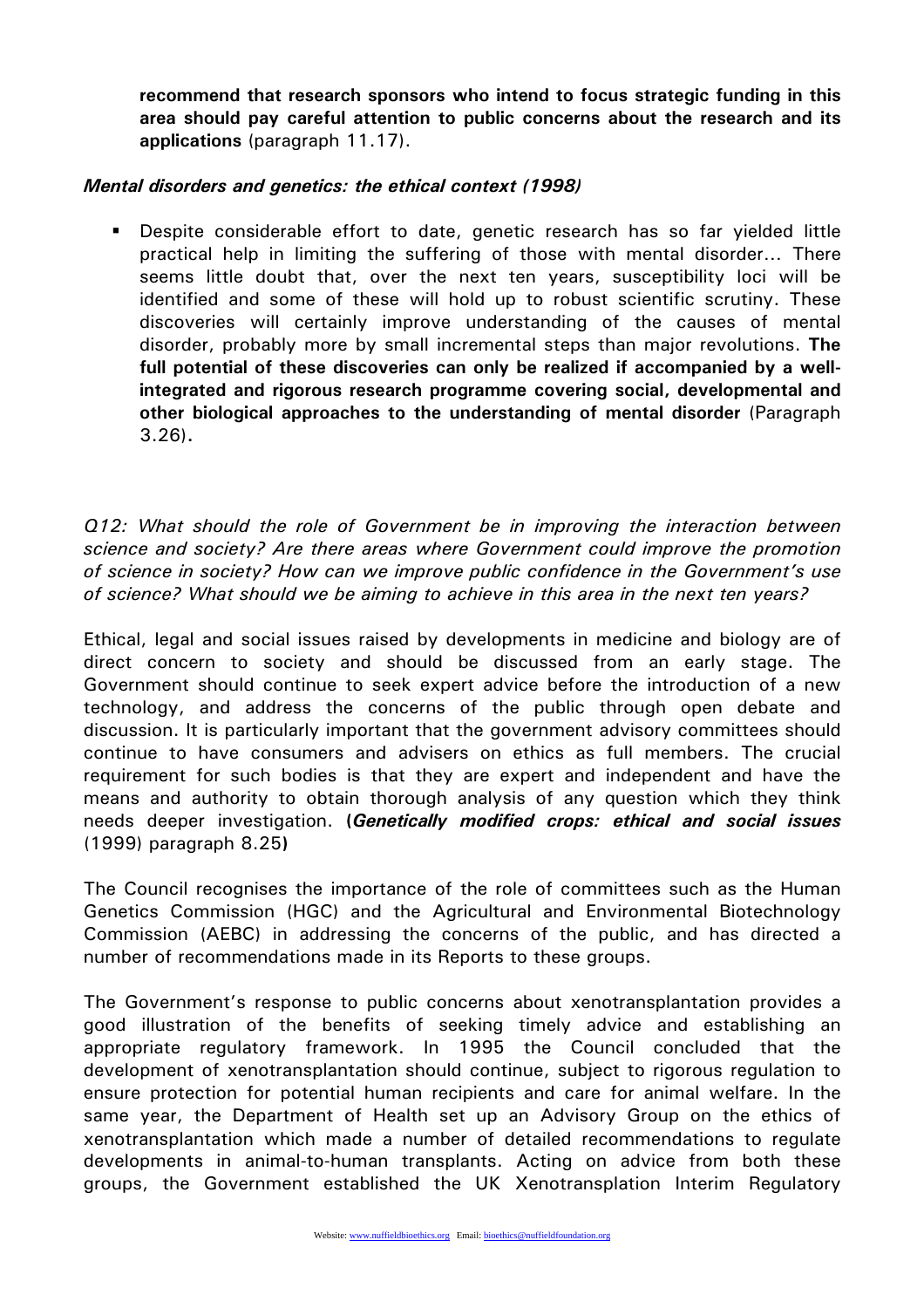Authority (UKXIRA) in 1997 which ensures that issues and potential risks are addressed as the science develops.

To maintain public confidence, it may sometimes be necessary for the Government to introduce appropriate regulation and monitoring to ensure that the benefits of a new technology are maximised while the risks are minimised. The Council has, for example, made a number of specific recommendations about the regulation of genetic tests, particularly those sold directly to the public. The questions addressed by these tests include very sensitive areas of personal and family vulnerability, and there is considerable potential for exploitation of the anxieties and aspirations of members of the public. In novel areas of science, most people are unlikely to be well placed to make informed judgements.

In the case of genetic tests, there is currently no specific legalisation in place that would provide a regulatory mechanism for assessing the efficacy or reliability of a test. This applies even to genetic tests for diseases, as well as to the hypothetical tests for genetic influences on behavioural traits. This may mean that, without appropriate safeguards, consumers may be at risk of exploitation through misleading marketing practices. In the Report, *Genetics and human behaviour: the ethical context (2002),* **we welcome the consideration by the Human Genetics Commission (HGC) of genetic tests supplied directly to the public and recommend that both the public and private provision of such tests, if they are developed, should be stringently monitored and regulated as necessary** (paragraph 13.55).

The Government also has a role to play in ensuring that the public are provided with clear and balanced information about new technologies. The Council has specifically recommended, for example, initiatives to provide independent and impartial information about new genetic tests, to patients and health professionals, including GPs and pharmacists, should be encouraged **(***Pharmacogenetics: ethical issues* (2003) paragraph 5.7). The Council is currently examining ethical issues raised by research involving animals. This is a topic that people feel very deeply about, and the Council notes the Government's steps to increase transparency and openness in the area.

'*GM nation?*', the Government's initiative in 2003 to broaden discussion about the introduction of genetically modified crops in the UK, provided a framework that encouraged wider debate of the issues. The Council contributed to the discussion with a follow-up publication on *The use of genetically modified crops in developing countries***.** Opportunities such as this, which promote discussion and debate from an informed position, should help the public to strengthen trust in science and technology.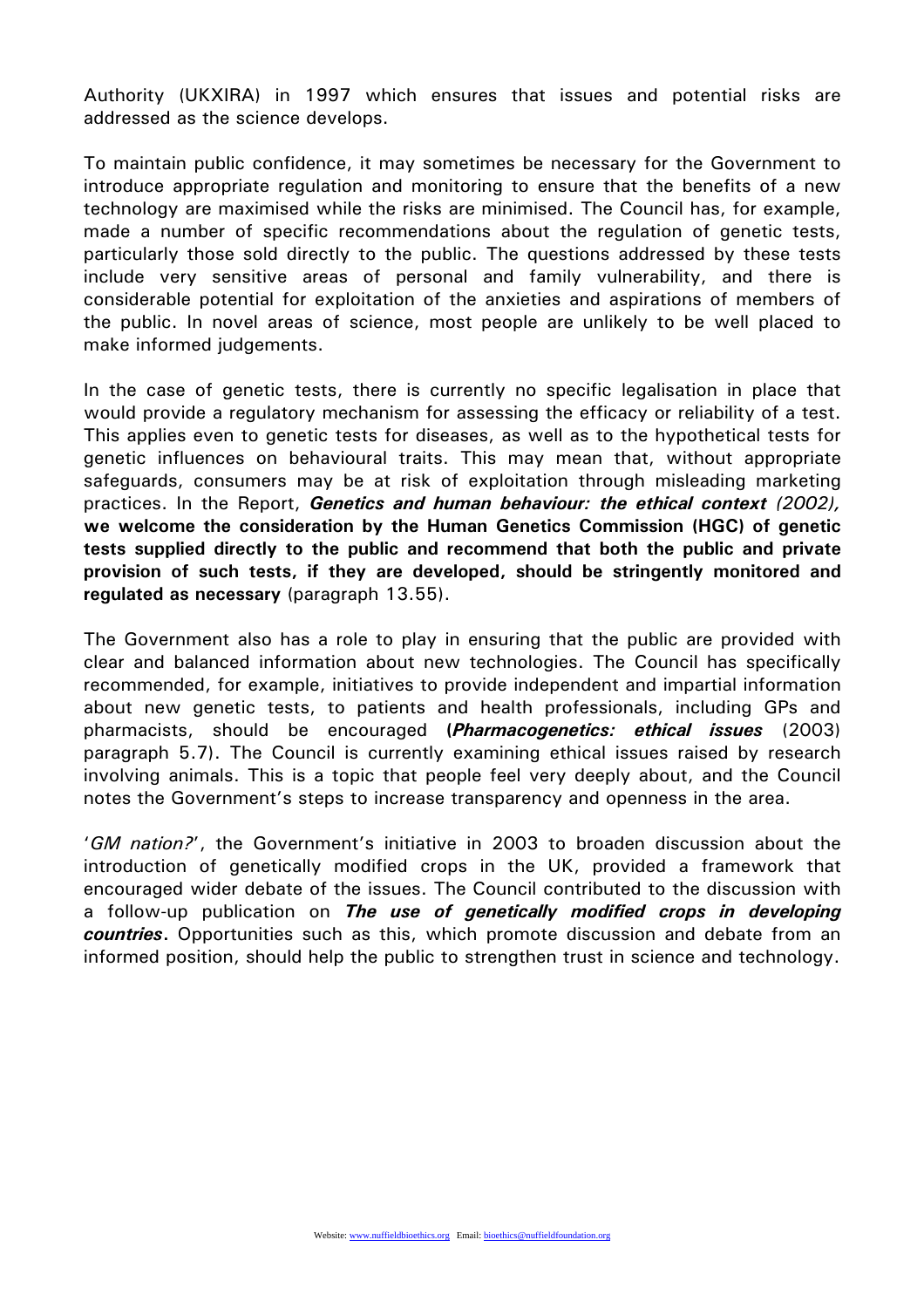*Q14: What are the research aspirations and funding plans of the medical charities over the coming next decade? How best can Government and charity funders work together to enhance the impact of their complementary research efforts on national and global health outcomes and contribute to the development and maintenance of a sustainable UK science base?* 

The Council is concerned that the consultation document contains no mention of research to address the needs of those in developing countries (see also Nature editorial, Vol 428, 25 March 2004 p.351). The Council published a Report, *Genetically modified crops: ethical and social issues*, in 1999, and has recently returned to the topic with a follow-up Discussion Paper, *The use of genetically modified crops in developing countries***.** This Paper reviews recent scientific evidence and developments in policy, regulation and trade in order to re-assess the recommendations and conclusions of the 1999 Report. The Council has made the following recommendations and would urge the Government to consider the importance of such research when setting its science framework for the next ten years:

- We are clear that **in particular cases, GM crops can contribute to substantial progress in improving agriculture, in parallel to the (usually slow) changes at the socio-political level. GM crops have demonstrated the potential to reduce environmental degradation and to address specific health, ecological and agricultural problems which have proved less responsive to the standard tools of plant breeding and organic or conventional agricultural practices. Thus, we affirm the conclusion of our 1999 Report that there is an ethical obligation to explore these potential benefits responsibly, in order to contribute to the reduction of poverty, and to improve food security and profitable agriculture in developing countries** (paragraph 4.48).
- The majority of successful applications of GM crops have been developed by industry for commercial agriculture in developed countries. In contrast, most research on GM crops that may have potential for developing countries continues to be undertaken by publicly-funded organisations. A major concern which we expressed in our 1999 Report was the neglect of a serious issue: the risk that gains from GM crops will not be brought to bear on the needs of poor people in developing countries. We also concluded that GM crop technology was unduly concentrated on the crops and farm systems of industrialised countries. **We therefore affirm the recommendation made in our 1999 Report that genuinely additional resources be committed by the UK Department for International Development (DFID), the European Commission, national governments and others, to fund a major expansion of public GM-related research into tropical and sub-tropical staple foods, suitable for the needs of small-scale farmers in developing countries. In determining which traits and crops should be developed, funding bodies should be proactive in consulting with national and regional bodies in developing countries to identify relevant priorities** (paragraphs 6.16-6.17).

The Council has also discussed the importance of externally-sponsored research in developing countries in its Report, *The ethics of research related to healthcare in developing countries* (2002):